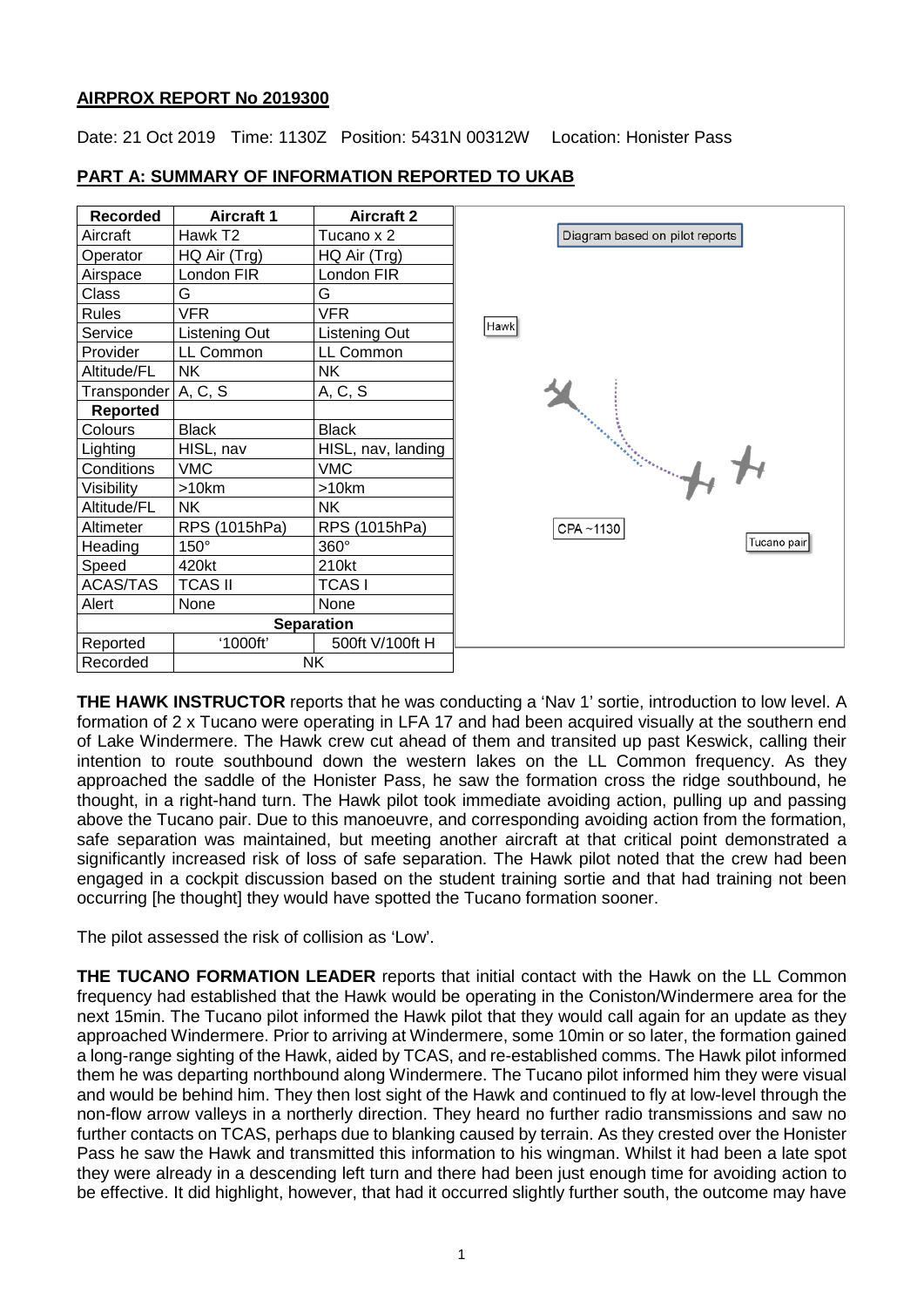been significantly worse. The Tucano pilot noted that there remain a significant number of valleys in the Low Flying System that present a risk of mid-air collision due to the nature of the terrain and a lack of further coordination. He noted that at the time of the Tucano formation's departure, the Hawk route had not been entered on CADS. Also, the Tucano formation were flying some 2-3NM west of their CADS route due to re-routing. The pilot stated that because there was time for avoiding action, he did not consider this event an Airprox but a late sighting, and so did not report it as such.

The pilot assessed the risk of collision as 'Low'.

### **Factual Background**

The weather at Carlisle was recorded as follows:

METAR COR EGNC 211120Z VRB02KT 9999 FEW026 11/05 Q1024= METAR EGNC 211050Z VRB03KT 9999 FEW026 09/06 Q1024=

#### **Analysis and Investigation**

#### **UKAB Secretariat**

The Hawk and Tucano pilots shared an equal responsibility for collision avoidance and not to operate in such proximity to other aircraft as to create a collision hazard<sup>[1](#page-1-0)</sup>. If the incident geometry is considered as head-on or nearly so then both pilots were required to turn to the right if that did not cross the flight path of the other aircraft<sup>[2](#page-1-1)</sup>. If the incident geometry is considered as converging then the Hawk pilot was required to give way to the Tucano<sup>[3](#page-1-2)</sup>.

### **RAF Valley Occurrence Investigation**

From OC STANAT:

The Ops team at Valley interrogated the routes in CADS to see what time [Hawk C/S]'s route appeared on CADS. Unfortunately the route record had been amended post flight and the exact time of entry could not be established.

CADS provides awareness to crews against LoSS [Loss of Safe Separation] and in this case it did not provide the full picture due to the Tucano formation not being aware of the potential confliction with [Hawk C/S] at [the] out-brief. Although [Hawk C/S] submitted the route in [a] timely fashion to the Ops Desk to enter into CADS, there remains the possibility that the route entry was delayed and as such was unavailable for the Tucano formation to assimilate at their out-brief.

The Ops team have reassured me that CADS route entry is prioritised and this incident has served as a timely reminder to all of the consequence of delayed submission or late route entry into CADS.

From Valley Stn Cdr (DDH):

The use of CADS is an excellent tool to aid deconfliction at low level but it is dependent on prompt submission and accurate adherence to the route. The latter is not always possible nor desirable and reinforces the importance of 'see and avoid' requiring good lookout, especially at low level and in particular in undulating terrain. On this occasion even with comms established and functioning TCAS, good lookout, and appropriate avoiding action was the most effective barrier; albeit lookout that was likely at a heightened sense of awareness due to effective use of ac systems. Regarding the former requirement to submit timely and accurate routes into CADS I have initiated a further review of procedures on Station in order to ensure maximise the utility of this important safety barrier.

l <sup>1</sup> MAA RA 2307 paragraphs 1 and 2.

<span id="page-1-1"></span><span id="page-1-0"></span><sup>2</sup> MAA RA 2307 paragraph 13.

<span id="page-1-2"></span><sup>3</sup> MAA RA 2307 paragraph 12.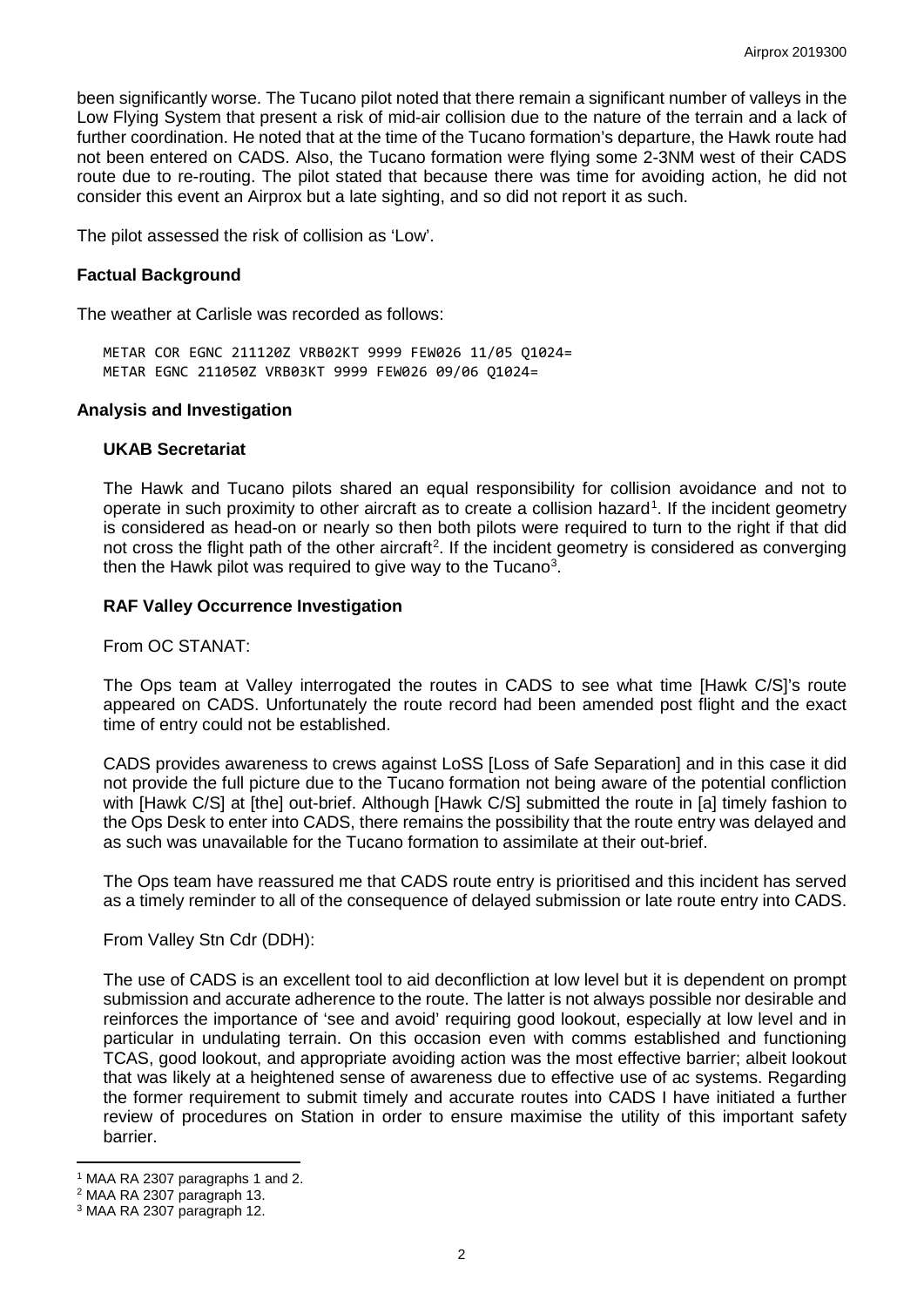## **Comments**

## **HQ Air Command**

Both aircraft types had TCAS on, but the displayed bearing accuracy of a TCAS advisory is reduced below 500ft and shouldn't be relied upon. Resolution Advisory (RA) cannot be selected below 1000ft agl and for the Hawk T2 there is no Traffic Advisory (TA) audio below 400ft agl. Even if there was an advisory on the display but with no audio, with the requirement to be predominantly heads out of the cockpit the chance of detecting a conflict is low. The radio was used on Low Level Common frequency by both aircraft types. This was effective in the early stages of each sortie in establishing the presence of the other aircraft and their generic routing. However, as the aircraft got further into the mountainous terrain, the chances of picking up other transmissions were remote. As the investigation by RAF Valley states, it is important to transmit accurate positional calls, especially when deviating from the planned route published on CADS. RT calls on Low Level Common should be updated frequently, even if there is no response as the call may be received by other low level users and could cause them to deviate from a potential confliction or choke point. CADS was used by both aircraft types. The Hawk was able to see the Tucano's route and acknowledged the confliction. At the time of the Tucano's out brief, the route of the Hawk was not on CADS for them to see, thus the confliction could not be acknowledged. From the investigation, the Ops staff at RAF Valley have been briefed on the importance of timely route information entry onto CADS, which remains one of their highest priorities. It is also worth noting that the route on CADS does not account for deviations from the 'black line' either for training, maintain a time line or weather avoidance. At the point this Airprox occurred, the Tucanos were approximately 3 miles from their planned route.

This Airprox demonstrates the number of tools and modern technology available for aircrew to build SA and a mental air picture. But it emphasises how they can't be relied upon in the low flying environment and how all these tools must be used in conjunction with a robust lookout scan.

## **Summary**

An Airprox was reported when a Hawk and a Tucano formation pair flew into proximity near the summit of the Honister Pass at about 1130Z on Monday 21<sup>st</sup> October 2019. All pilots were operating under VFR in VMC, not in receipt of a FIS but listening out on the LL Common frequency.

## **PART B: SUMMARY OF THE BOARD'S DISCUSSIONS**

Information available consisted of reports from both pilots, radar photographs/video recordings and reports from the appropriate operating authorities. Relevant contributory factors mentioned during the Board's discussions are highlighted within the text in bold, with the numbers referring to the Contributory Factors table displayed in Part C.

Due to the exceptional circumstances presented by the coronavirus pandemic, this incident was assessed as part of a 'virtual' UK Airprox Board meeting where members provided a combination of written contributions and dial-in/VTC comments. Although not all Board members were present for the entirety of the meeting and, as a result, the usual wide-ranging discussions involving all Board members were more limited, sufficient engagement was achieved to enable a formal assessment to be agreed along with the following associated comments.

The Board first discussed the pilots' actions and noted that although they had been in communication previously, the Airprox occurred in hilly terrain such that the barriers of R/T and TCAS were ineffective (**CF3**) due to terrain masking. For the same reason, the crews were also denied the barrier of see-andavoid until at a late stage (**CF4**). Members agreed that neither crews had had SA that the other would be transiting the Honister Pass (**CF2**) and the Board discussed use of the LL Common frequency and utilisation of CADS at length. It was noted that the Hawk routeing was not available on CADS when the Tucano formation departed and that they were not aware of its presence until R/T communication was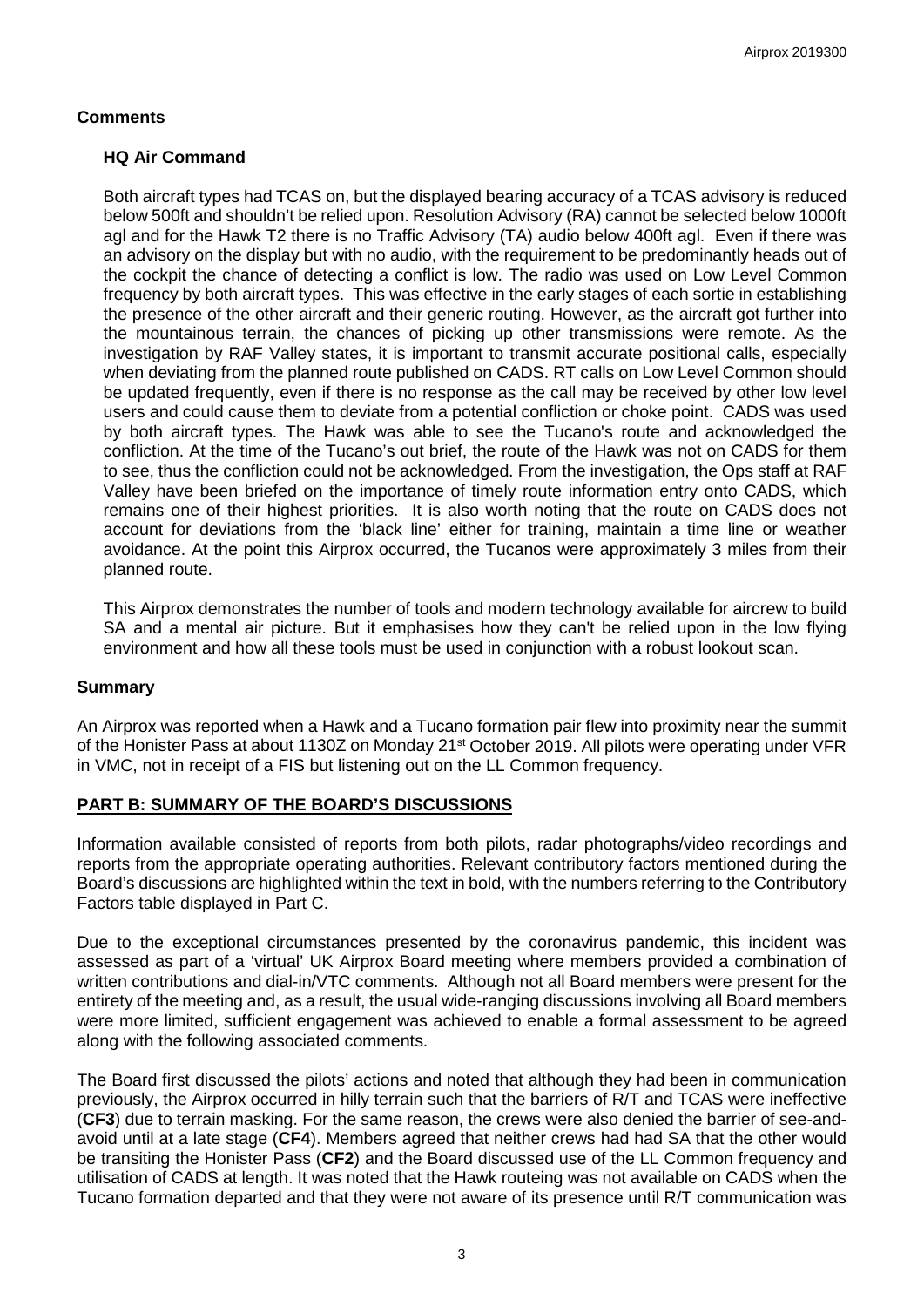established on LL Common. Members were briefed that entry of the Hawk route on CADS may have been delayed (**CF1**) but the Board noted that even if it had been entered in a timely fashion, and hence available for the Tucano formation, the Airprox occurred some 3NM to the west of the Tucano route. Nevertheless, it was pointed out that had the Tucano crews seen the Hawk routeing they could have delayed their sortie or amended the route such that potential confliction was avoided. Members were reminded that crews were not required to fly the CADS route line exactly and that CADS was not designed as a collision avoidance tool but rather as a means to plan to avoid areas of potential confliction. The Board was also heartened by the RAF Valley Station Commander's initiation of a review to ensure maximum utility of CADS for operations from RAF Valley. In the event, the pilots saw each other, albeit at a later stage than ideally (**CF5**) and were able to take avoiding action. The Board discussed the risk at length. Some members felt that the speed of closure was such that safety had been much reduced whilst others felt that the crews' description of the encounter and assessments of a low risk of collision indicated that any risk of collision had been averted. After further discussion the latter view prevailed.

The Board also discussed the nature of low flying in the hilly terrain of the Lake District. Low flying of itself is designed at least in part to decrease the likelihood of visual acquisition, degrading the barrier of see-and-avoid. Additionally, the vertical extent of the high ground masked aircraft from visual and electromagnetic detection, including R/T communication and TCAS alerting. Other than flying a prescribed route to a prescribed time, all the available barriers were degraded to a lesser or greater degree. Members acknowledged that the MoD recognised this issue with the use of flow arrows, in order to prevent opposite direction traffic, at high closing speeds, using the same funnel features. The Board felt that the geography of the Honister Pass was such that it also merited consideration and resolved to recommend that, 'MoD considers the introduction of a flow arrow for the Honister Pass'.

# **PART C: ASSESSMENT OF CONTRIBUTORY FACTORS AND RISK**

|           | 2019300                                                        |                                            |                                                      |  |  |  |  |  |  |  |
|-----------|----------------------------------------------------------------|--------------------------------------------|------------------------------------------------------|--|--|--|--|--|--|--|
| <b>CF</b> | Factor                                                         | <b>Description</b>                         | Amplification                                        |  |  |  |  |  |  |  |
|           | <b>Flight Elements</b>                                         |                                            |                                                      |  |  |  |  |  |  |  |
|           | • Tactical Planning and Execution                              |                                            |                                                      |  |  |  |  |  |  |  |
| 1         | <b>Human Factors</b>                                           | • Action Performed Incorrectly             | Incorrect or ineffective execution                   |  |  |  |  |  |  |  |
|           | • Situational Awareness of the Conflicting Aircraft and Action |                                            |                                                      |  |  |  |  |  |  |  |
| 2         | Contextual                                                     | • Situational Awareness and Sensory Events | Generic, late, no or incorrect Situational Awareness |  |  |  |  |  |  |  |
|           | • Electronic Warning System Operation and Compliance           |                                            |                                                      |  |  |  |  |  |  |  |
| 3         |                                                                | • Any other event                          | TCAS not able to alert due to terrain masking        |  |  |  |  |  |  |  |
|           | • See and Avoid                                                |                                            |                                                      |  |  |  |  |  |  |  |
| 4         | Contextual                                                     | • Poor Visibility Encounter                | One or both aircraft were obscured from the other    |  |  |  |  |  |  |  |
| 5         | <b>Human Factors</b><br>• Monitoring of Other Aircraft         |                                            | Late-sighting by one or both pilots                  |  |  |  |  |  |  |  |

### Contributory Factors:

Degree of Risk: C.

Recommendation: MoD considers the introduction of a flow arrow for the Honister Pass.